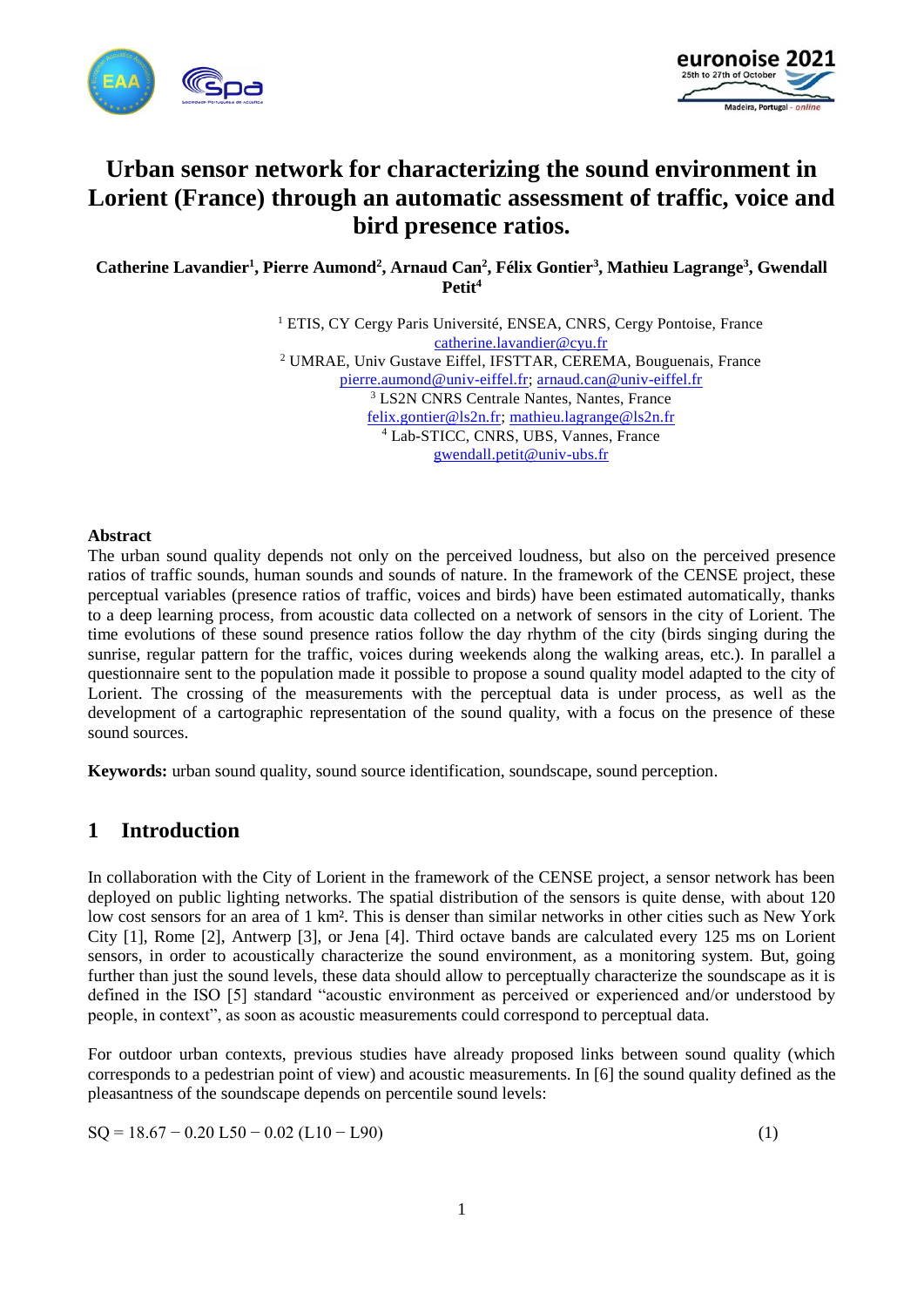

In [7] the sound quality (SQ) model (eq.3) introduces a new acoustic indicator TFSD which corresponds to the time and frequency normalized deviations of a sound spectrogram. It aims at describing the time variations within specific octave bands, which are characteristic of the sound source.

$$
TFSD(f,t) = \frac{\left|\frac{d^2L(f,t)}{df \cdot dt}\right|}{\sum_{f=31,5 \; Hz}^{f=16kHz} \left|\frac{d^2L(f,t)}{df \cdot dt}\right|}
$$
(2)

where  $L(f, t)$  is the octave spectrum of the signal, f varying from 31.5 Hz to 16 kHz. This indicator can be used with third octave bands, and is quite robust to the frequency limits.

The sound quality is then calculated as:

$$
SQ = 30.18 - 0.16 L_{50,1kHz} + 8.92 TFSD_{500Hz,1s} + 2.99 TFSD_{4kHz,1/8s}
$$
\n(3)

But the variances of the sound quality data explained by these acoustic models are always less important than the explained variance based on perceived source identification models. For example, in [1] for Paris the best perceptual model is:

$$
SQ = 8,11 - 0,38 \times 0L - 0,15 \times T + 0,20 \times V + 0,15 \times B \tag{4}
$$

where OL corresponds to the Overall Loudness, T is the percentage of time when the traffic is heard, V and B correspond respectively to this percentage of time for Voices and Birds.

It can be noticed that in the equation 3, the 500 Hz octave band supports the voice energy whereas the 4 kHz band supports the energy of bird songs.

For indoor comfort (which corresponds to an inhabitant point of view), most of researches have focused on building insulation, described with  $R_w$  [8,9], but this approach could not reveal the load of the semantic behind the sound. It is clear that  $R_w$  cannot explain why inhabitants cannot bear the expressive voices in the evening, heard inside their home, but like hearing bird songs. Dedieu et al. [10] showed that sound quality inside a living room depends on the type of sound (traffic, birds, neighbor television, etc.), on personal tastes (preferred style of music, ventilation masking) and on balance between sounds coming from outdoor and sounds coming from neighbors [11].

So, in the CENSE project, we focused on the perceived sound quality and on noise annoyance for pedestrian point of view (soundscape characterization) as well as for resident point of view (at home situation). As these perceptual characteristics depend on perceived sources, we also focused on the possibility to measure automatically the sound source presence ratios on the sensors, in addition to classical level indicators.

### **2 Questionnaire campaign**

The sound quality and the noise annoyance has been assessed for both the pedestrian and inhabitant points of view thanks to a questionnaire that has been sent by postal mail to about 2000 inhabitants in the city center of Lorient between January and March 2019. It was divided into four parts. The first one concerned the sound environment quality. The second part focused on sound sources. The third part concerned the annoyance for both points of view. A last part was dedicated to collect personal data.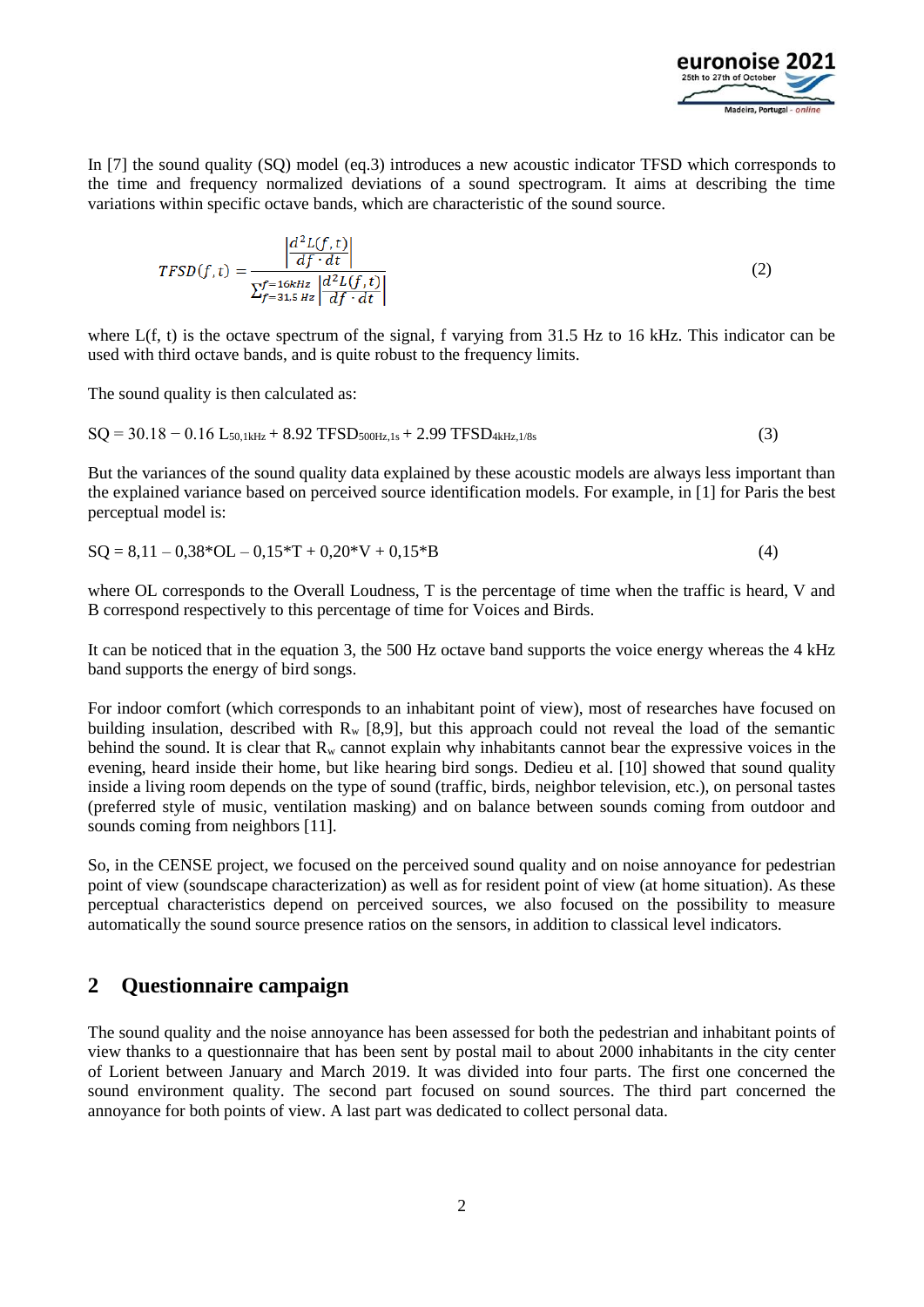

#### **2.1 Detailed description of the questionnaire**

In the first part, people were asked to assess the quality of the sound environment in their neighborhood and then in their street (when walking or cycling home). This section concerned the Short-Term (ST) assessment and was composed of semantic differential scales (7 levels) inspired on the Swedish protocol [12]. The French semantic anchors (in *italic*) and the proposed English translations are presented below:

- *Désagréable*/Unpleasant …. *Agréable*/Pleasant
- *Inerte*, Amorphe/Inert …. *Animé, mouvementé*/Eventful
- *Bruyant*/Noisy …. *Silencieux*/Silent
- *Ennuyeux, Inintéressant*/Boring …. *Stimulant, Intéressant*/Exciting
- *Agité*, Chaotique /Chaotic …. *Calme, Tranquille*/Calm
- *En inadéquation avec vos attentes*/In inadequacy with your expectations …. *En adéquation*/In adequacy

Then, in a second part, the participants had to fill a table about the perceived time of presence ratio and the perceived loudness of 13 sound sources that they can hear when they come in or out of their home, on foot or by bike, on their street, thinking about a year. So, the presence of the sources has been questioned with a Long-Term (LT) approach with the possibility for respondents to precise the season when the source was specifically heard. The taxonomy had been based on soundwalks on sites made by the authors, and on literature [13,14]. The outdoor sources that had to be assessed were Road traffic, 2-wheel motor vehicles, Sirens or alarms, Rail traffic, Air traffic, Urban maintenance (cleaning, garbage...), Calm voices (conversations), Children's voices (schools, playgrounds), Expressive voices (festive voices, laughter, shouts), Music (from bars, restaurants, shops...), Wind in the vegetation, Small birds, Gulls. This last category was proposed because Lorient is a harbor city with several complaints in the local press about the noise of gulls. Participants could add other sources if needed, and could also add free comments.

A third part focused on the Long-Term annoyance, assessed with questions inspired from ICBEN Guidelines [15]: "Thinking about the last 12 months, when you are (- at home with your windows closed, - at home with your windows open or on your balcony or in your garden, - in the street, when you arrive at home by bike or on foot) how much does (- global noise, - noise from each source) bother, disturb, or annoy you: Extremely, Very, Moderately, Slightly or Not at all?"

The last part was dedicated to personal information: noise sensitivity of the inhabitants based on the 6-item Weinstein's noise sensitivity scale (WNSS) [16], gender, age, socio-professional category, membership (or not) to local groups against noise. People had also to provide their address and a set of questions on their housing.

- Tenant / Owner Courtyard or garden area? (yes/no)
- Has quiet room? (yes /no)
- House/Apartment Living space overlooking the street? (yes/no)
- Double glazing? (yes /no)
- Time of occupancy?  $(<1$  year,  $1-3$  year,  $>3$  year)
- Living space with a view on natural elements? (no, a little, a lot)
- Insulation of the facade  $\langle 10 \rangle$  years ago? (yes/no)

More than 300 people completed the questionnaire (exaclty161 sent back the paper form and 157 answered through Internet). A draw has been held for 5 gift certificates of 50  $\epsilon$ . Figure 1 shows the study area and a heat map of the responses.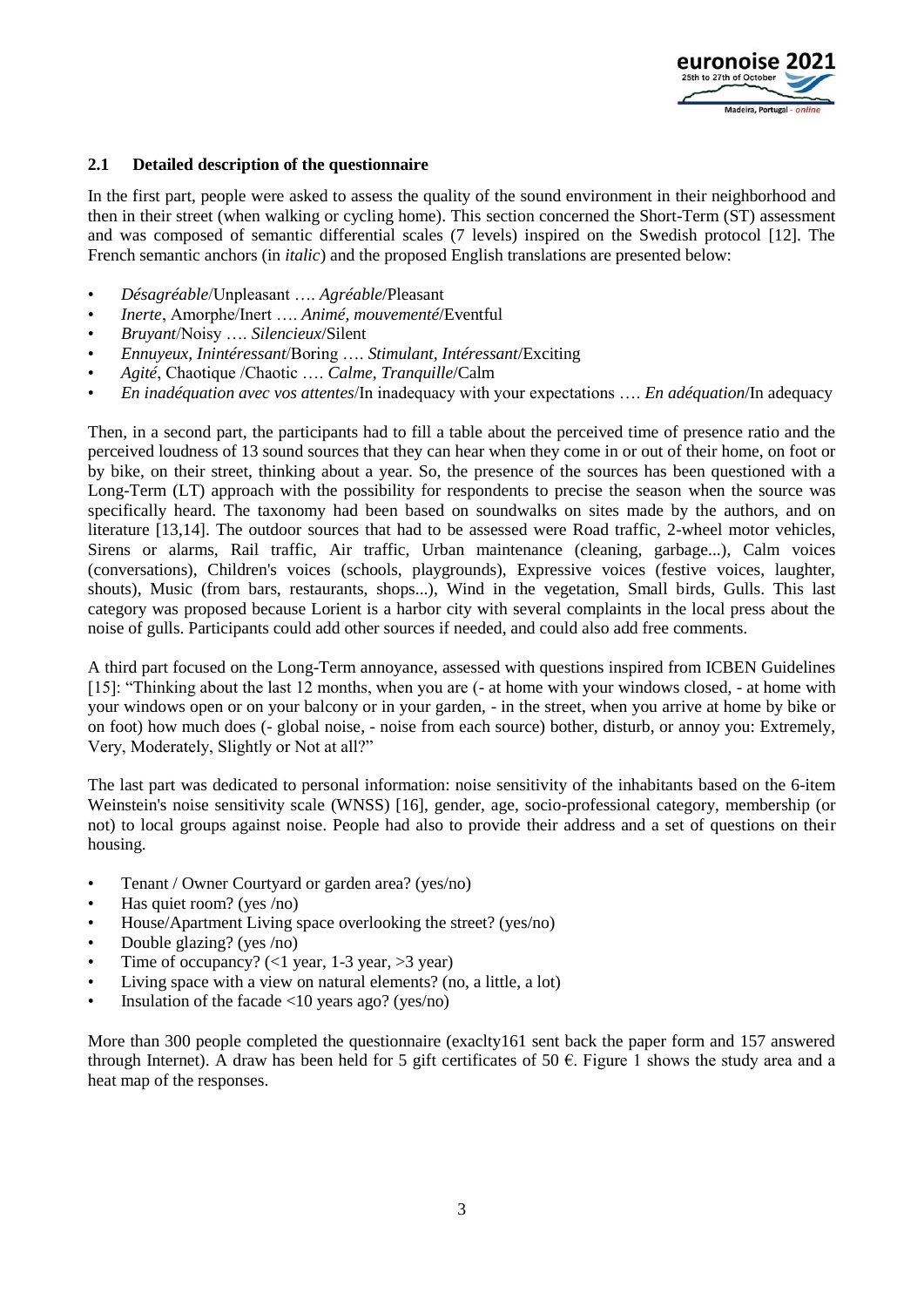



Figure 1: Heat map of the location distribution of the inhabitants who completed the questionnaires. Small points represent the sensors, and the larger light blue point corresponds to the analyzed sensor (see § 3.2).

#### **2.2 Analysis of data: Models for pleasantness and annoyance**

#### **2.2.1 Outdoor pleasantness and outdoor annoyance**

Analyzing the questionnaire, it has been possible to propose linear regression models [17] to predict Short-Term Outdoor Pleasantness (ST\_OP) and Long-Term Outdoor Annoyance (LT\_OA) with statistically significant variables. Below are presented the selected variables with the sign of the standardized coefficients (following their rank order) that appear in the Linear Regressions (LR) for Pleasantness and Annoyance, with the corresponding Adjusted R squared.

ST  $OP = LR$  (- Overall Loudness, - Road Traffic, - Air Traffic, - Expressive Voices, + Birds) (5) Adjusted R squared 44%

ST\_OP = LR (- Overall Loudness, - Road Traffic, - Air Traffic, - Expressive Voices, + Birds, - Noise Sensitivity) Adjusted R squared 47% (6)

LT\_OA = LR (+ Overall Loudness, + Presence of Two Wheels, + Railway Traffic, - Birds)  $(7)$ Adjusted R squared 29%

 $LT_OA = LR$  (+ Overall Loudness, + Presence of Two Wheels, + Railway Traffic, - Birds, + Noise Sensitivity) Adjusted R squared 36% (8) (8)

Overall Loudness (rated on the Noisy/Silent scale) appears in all models at the first place showing that this variable is the most influent one. The louder the environment, the less pleasant and the more annoying. The expressive voices have a negative influence on the sound pleasantness (eq. 5), which is opposed to previous findings (eq. 4). Literature has already revealed that the influence of the human presence depends on the context [18]. Participants that are more sensitive to noise rated the sound pleasantness in a lower part of the pleasantness scale and in an upper side of the annoyance scale, compared to non-sensitive persons. The sound pleasantness is easier to explain with the linear models (R<sup>2</sup>adj.  $\approx 40\%$ ) than annoyance (R<sup>2</sup>adj.  $\approx 30\%$ ). It shows that annoyance is a complex notion which involves more individual factors than sound pleasantness.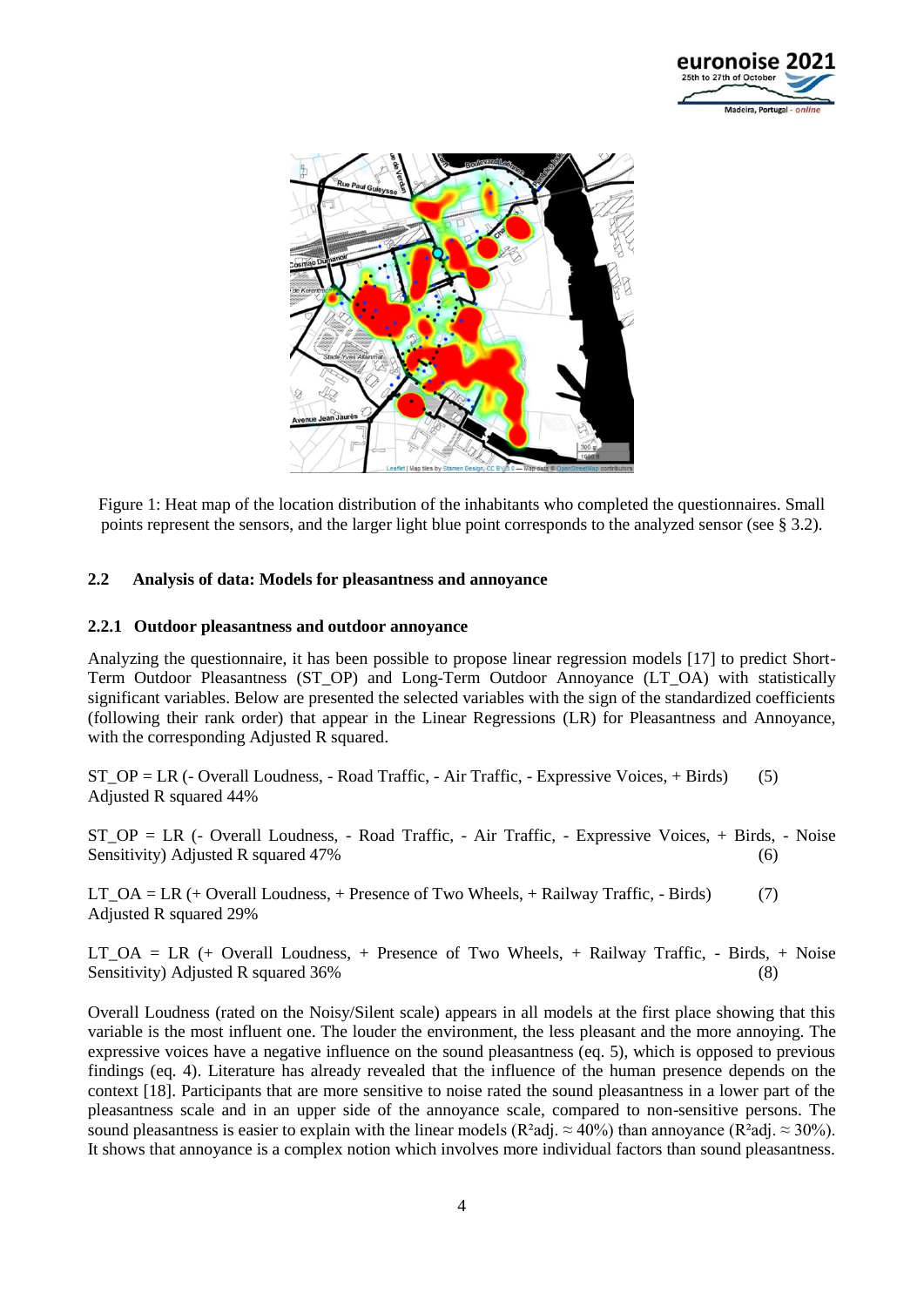

### **2.2.2 Long-Term Inside Annoyance (LT\_IA)**

Participants were asked to rate the annoyance when windows are open and closed. For open windows the models consider the difference of calm voices and expressive voices. If participants hear calm voices coming from outside when they are at home, it reduces noise annoyance, but if voices are intrusive like expressive voices, then it increases annoyance.

LT\_IA (Open Windows) = LR (+ Loudness, + Presence of Two Wheels, + Expressive Voices, - Calm Voices, - Birds) R<sup>2</sup>adj. 35% (9)

LT\_IA (Open Windows) = LR (+ Loudness, + Presence of Two Wheels, + Expressive Voices, - Calm Voices,  $+$  Noise Sensitivity,  $+$  Age) R<sup>2</sup>adj. 40 % (10)

LT\_IA (Open Windows) = LR (Negative Intercept, + Loudness, + Presence of Two Wheels, + Expressive Voices, - Calm Voices, + Noise Sensitivity, + Age, - Presence of Quiet Room)  $R^2$ adj. 44 % (11)

For closed windows, the calm voices are not influent as they are not anymore heard. Expressive voices are then associated with Music from bars and restaurants. Birds keep influence because if they are hear behind closed windows, it means that their presence is quite strong.

LT\_IA (Closed Windows) = LR (+ Loudness, + Presence of Air Traffic, + Expressive Voices, + Music from bars,  $\text{-}$  Birds) R<sup>2</sup>adj. 34% (12)

LT IA (Closed Windows) = LR (+ Loudness, + Presence of Air Traffic, + Expressive Voices, + Music from bars,  $-$  Birds,  $+$  Noise Sensitivity,  $+$  Age) R<sup>2</sup>adj. 37% (13)

LT\_IA (Closed Windows) = LR (Negative Intercept, + Loudness, + Presence of Expressive Voices, + Noise Sensitivity,  $+$  Age,  $-$  Presence of Quiet Room in the housing) R<sup>2</sup>adj. 40% (14)

Noise Sensitivity and Age increase the adjusted explained variance of the models. In the Lorient corpus, these variables are not correlated  $(r = -0.08)$ . What is interesting is the presence of a housing variable in the models. It has already been shown that the presence of a quiet side reduces the annoyance, increasing the possibility to cope with the noise for the residents [19]. Moreover, in equation 11 and 14, the reduction of the annoyance with the quiet room variable is expressed by the presence of a significant negative intercept in the models.

It is clear that the presence of sound sources is very important to characterize the outdoor environment as well as the indoor sound ambiance. So, in the frame of the CENSE project, the calculation of the source presence ratios has been automatically implemented on the low-cost sensors, for relevant sources such as Road traffic, 2-wheel motor vehicles, Voices and Birds for examples.

### **3 Sound identification**

The source identification is realized every second for each source of interest on each sensor. As the source should be identified like a person would do, the masking effect due to source superposition should be considered. Moreover, we saw that this is the time ratio of sources (that are heard) which has an impact on pleasantness or on annoyance. So, what would be the good duration for the calculation of these ratios? Time ratios of source presence change over the time. For the duration of the acoustic measurements. Brocolini et al [20] showed that a 10-minute measurement is a good compromise: not too long in order to reveal the rhythm of the days, but not too short to characterize the soundscape of the city location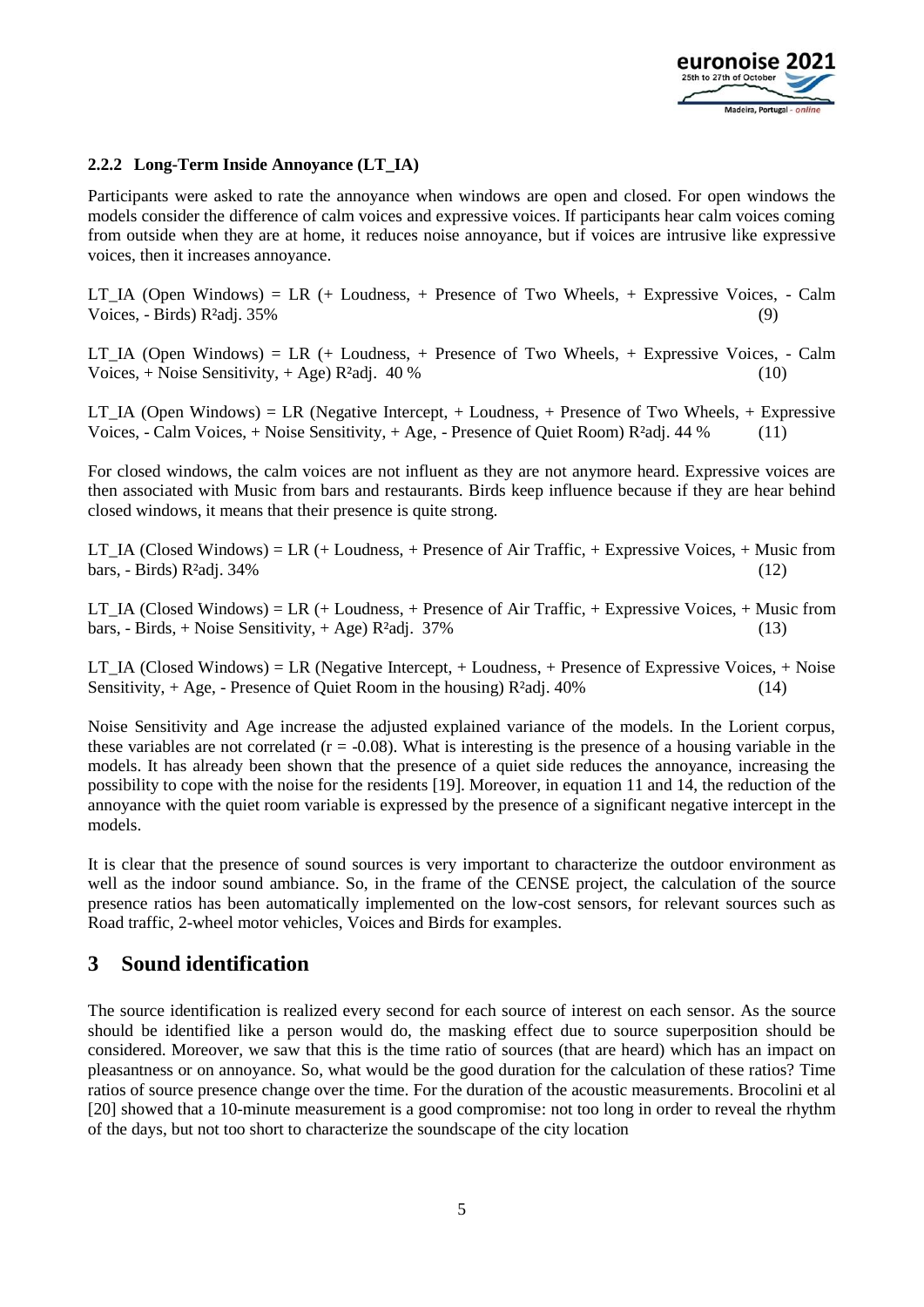

### **3.1 Process**

Source identification is conducted using a deep convolutional architecture that first extracts timefrequency patterns relevant to the identification of sound sources from each 1s third-octave segment. The convolutional layers are followed by batch normalization [21] and rectified linear unit activations. At inference, presence or absence labels predicted for each sound source are aggregated over time to obtain the time of presence in third-octave measurements of arbitrary duration. In our case, a 10-minute duration has been chosen to be in line with the optimum measurement duration.

The model is trained on a fully synthetic set of 400 sound scenes of 45s each as described in [22]. Sound scenes are simulated with the simScene Matlab<sup>1</sup> library by combining background noise recordings and extracts representing sound events from sources of interest recorded in Lorient. The source categories, signal-to-noise ratios, and inter-onsets characteristics of sound events are drawn semi-randomly from normal distributions. The corresponding parameters, as well as the overall sound level of each scene , are conditioned on a desired type of sound environment: quiet street, noisy street, very noisy street, park, or square. The ground truth composition, i.e. separate channels for each active sound source enables the training of the deep neural architecture in a supervised approach. Synthetic scene generation and automatic annotation processes are further detailed in [23]. Figure 2 shows an example of source identification by the trained model. Only the third-octave spectrogram of the mixed scene (top) is visible to the network.



Figure 2: Example of the source (Traffic, Voices, and Birds) identification for a 45s excerpt. The network is just fed by the third octave band of the top wav form. The grey parts correspond to the identified sources.

#### **3.2 Results**

-

An extraction of the ratios has been done for different sources of interest, for several sensors, and for different periods. Only results for the sensor presented in Figure 1, for the four sources (Road traffic, 2 wheel motor vehicles, Voices and Birds) and for the period between the  $11<sup>th</sup>$  of January 2020 and the  $11<sup>th</sup>$  of February 2020 are presented in this paper, as an illustration of the results.

The ratios are calculated over the first 10 minutes of each hour. During the four weeks of the month, 744 ratios have been calculated for each type of source (one ratio for each hour). Figure 3 presents the evolution of the median values for the 7 days of a week (about 4 values for one specific hour of a specific day).

It shows that the percentage of time when birds are heard is maximum in the morning. The automatic identification and ratio calculation correspond quite well to the fact that birds sing specifically at the sunrise.

<sup>1</sup> <https://bitbucket.org/mlagrange/simscene/downloads>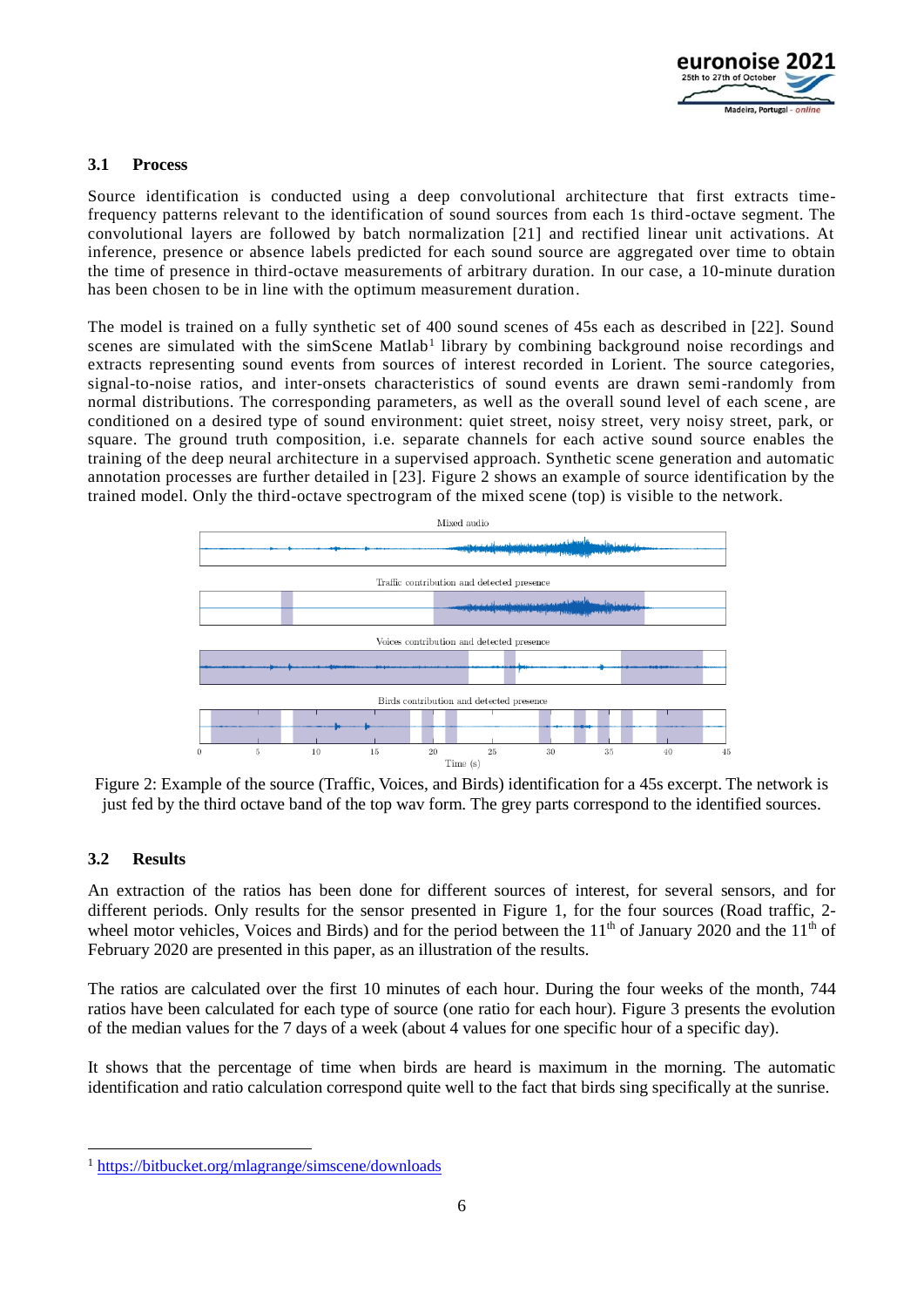

For voices, it can be seen that its percentage of presence is more important on the Wednesdays due to the fact that children do not have school on that specific day in France, and days of the week-end when people do not work.



Figure 3: Median values of the source presence ratios for birds, cars, voices and motorbikes, calculated over a month period.

For cars, the time evolution shows the rhythm of the days, with a drop of passbys during the night. The nights between Fridays and Saturdays, as well as the nights between Saturdays and Sundays, present a larger activity than during the other nights. The detection of motorbikes (1% and 2% of the time) on the Friday nights has to be validated with resident comments in the questionnaires.

These results show that the automatic identification of sources and the extraction of the presence of source ratios are very well in line with the activity of the Lorient city. Including these ratios into the equation (4) or into the perceptual equations presented in §2.2 for Lorient makes it possible to measure not only the sound level as a pollution metrics, but also the sound pleasantness as a quality metrics, in the streets as well as inside the housings of this city.

### **4 The cartographic web portal**

To highlight the results on a map, a cartographic portal has been set up. Publicly available at [http://cense.noise-planet.org/,](http://cense.noise-planet.org/) this website allows users to navigate the map (with the classic zoom and address search functions) and to consult the calculated indicators in detail.

To facilitate consultation of the data, the results have been organized under headings:

- Infrastructure: the layers presenting the sensor network
- Territory (*Territoire* in French): the buildings in the study area
- Noise map of L<sub>DEN</sub> indicator
- Soundscape (*Paysage sonore*): the layers resulting from the survey, divided into two sub-sections:
	- Sound Quality (*Agrément*): outdoor annoyance, pleasant or not, inert or animated, agitated or calm layers (Figure 4)
	- Perceived sources (*Sources perçues*): birds, road traffic, quiet voices and expressive voices layers (Figure 5)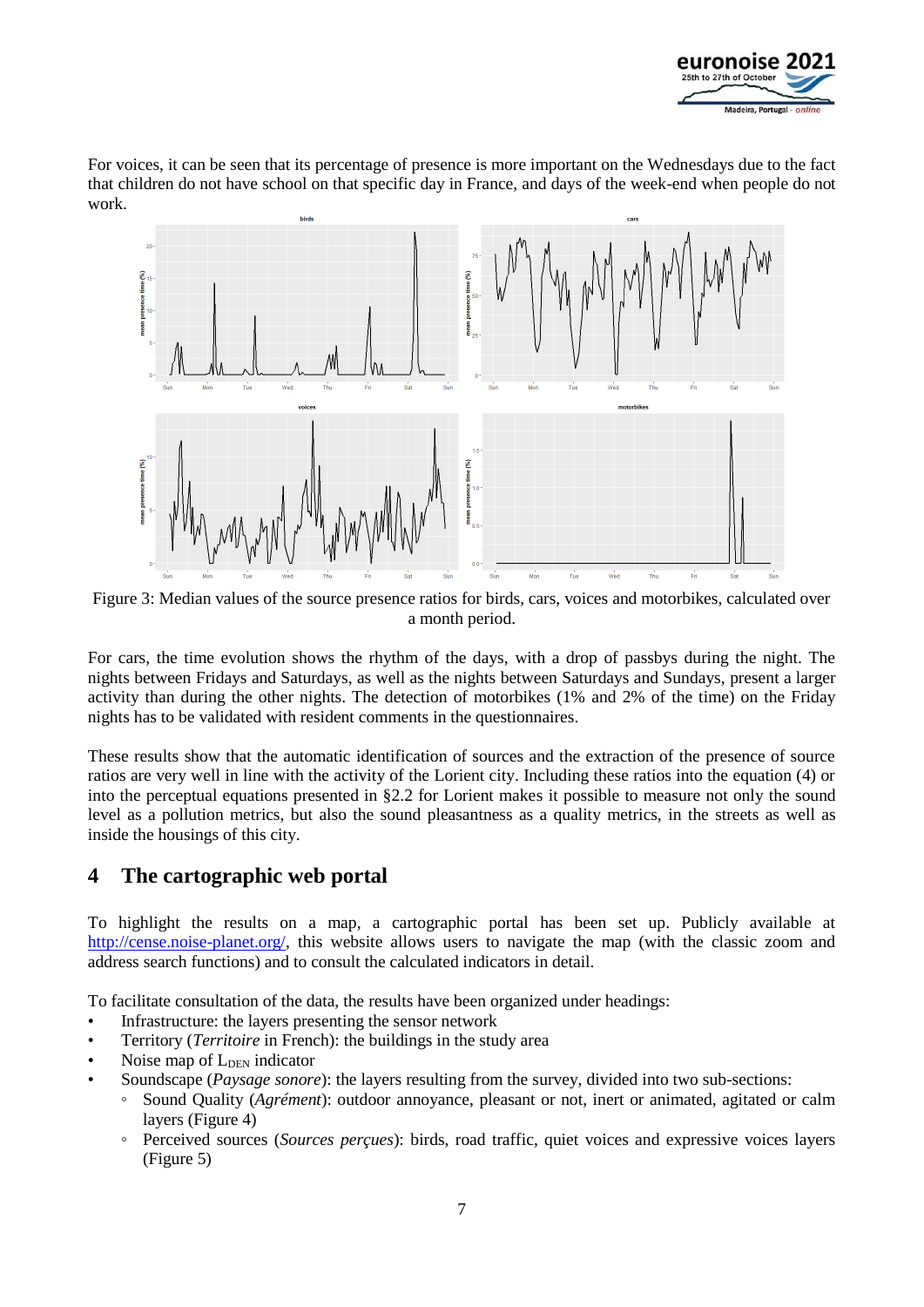



For each of the layers from the "Soundscape" part, the user can click on a cell to bring up a whole series of

indicators for the layer in question but also for the others, thus allowing comparisons to be made in a very simple manner. The layers where derived from an Inverse Distance Weighting interpolation between data collected through the questionnaires.



Figure 5: Traffic (left), birds (middle), and expressive voices (right) layers which represent the presence ratios of different sources.

From a technical point of view, this platform is based on the following free and open source components:

- PostgreSQL<sup>2</sup> and PostGIS<sup>3</sup>: for data storage and manipulation,
- Geoserver<sup>4</sup>: for data distribution notably in the form of WMS5 streams,
- MViewer<sup>6</sup>: for the generation of the mapping platform and all associated functionalities.

1

<sup>2</sup> <https://www.postgresql.org/>

<sup>3</sup> <https://postgis.net/>

<sup>4</sup> <http://geoserver.org/>

<sup>5</sup> <https://www.ogc.org/standards/wms>

<sup>6</sup> <https://github.com/geobretagne/mviewer>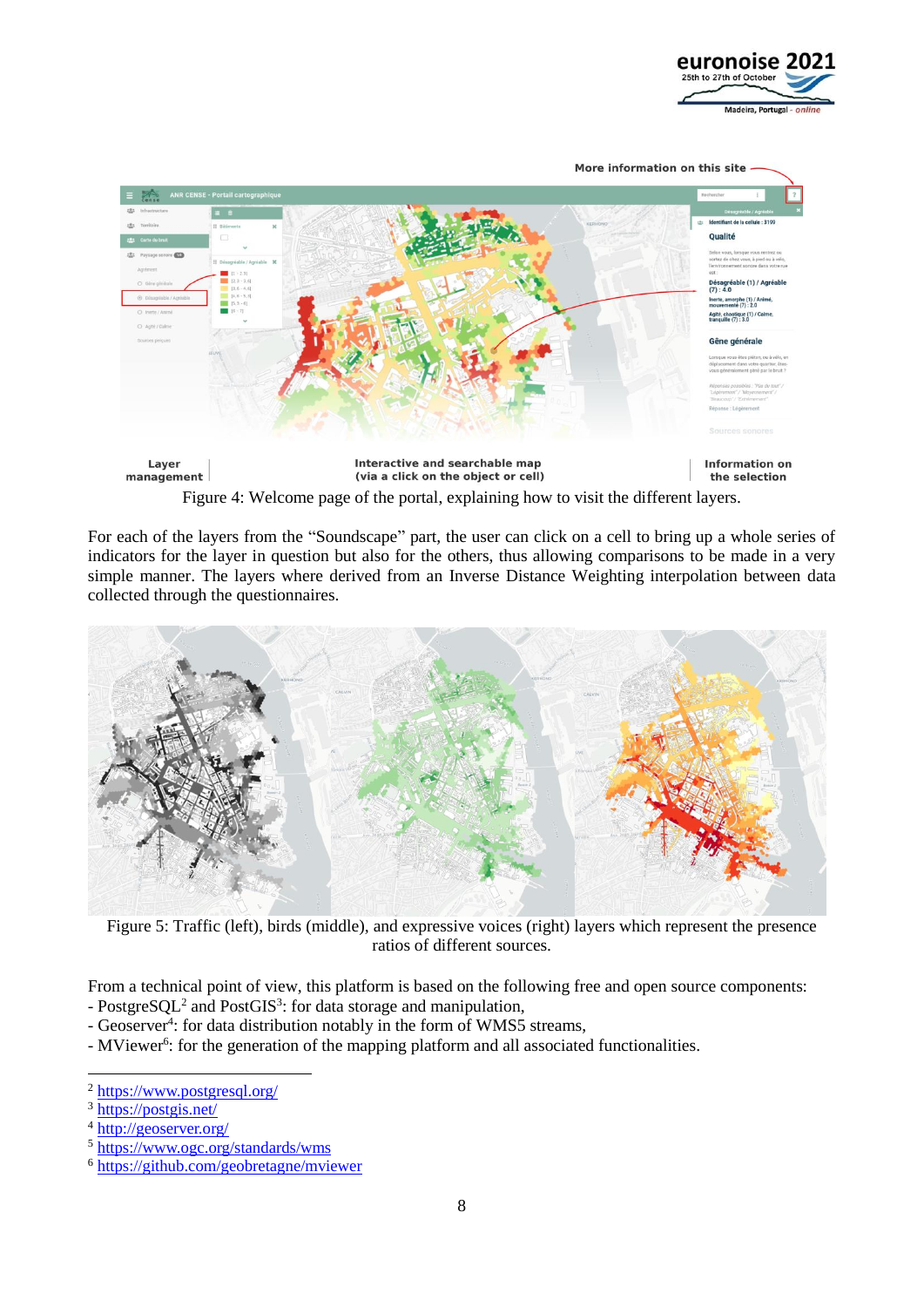

## **5 Conclusion**

In addition to the classical acoustic indicator measurements (A weighted equivalent sound levels, percentile levels), an automatic identification of the sound sources is now possible to measure their presence ratios, directly on the low-cost sensors. Thanks to simple regressions, it is possible to calculate the sound quality of the environment, not only with a negative point of view (sound as pollution), but also with a positive attitude (sound as quality).

During the CENSE project, the storage of the acoustic data extracted from all the sensors has been available after the perceptual campaign, so it was not possible to cross all the acoustic measurements with all the questionnaires, by lack of synchronicity. The evolutions of sound source presence ratios have been studied for a limited number of sensors, making cartographic representation impossible with interpolation. Moreover, the link between sensor data (acoustic measurements and sound source ratios) and the cartographic portal was not possible in real time, rendering the web portal static instead of dynamic.

Most of these issues are not scientific problems but need much more time of engineering development than initially planned. Nevertheless, the scientific issue about the crossing of sensor data with perceptual data is still not solved. Additional perceptual experiments are still to be organized.

### **Acknowledgements**

The authors want to thank the city of Lorient and in particular J.C. Baron and P. Crépeaux from the "Pôle cadre de vie et development durable" (Life and sustainable development center). This work was funded under the ANR project CENSE No. ANR-16-CE22-0012.

### **References**

[1] C. Mydlarz, M. Sharma, Y. Lockerman, B. Steers, C. Silva, J. P. Bello, "The life of a New York City noise sensor network," Sensors, 19(6): 1415 (2019).

[2] P. Bellucci, L. Peruzzi, G. Zambon, "LIFE DYNAMAP project: The case study of Rome," Applied Acoustics, 117: 193–206 (2017).

[3] D. Botteldooren, L. Dekoninck, C. Meeussen, T. Van Renterghem, "Early stage sound planning in urban re-development: The Antwerp case study," presented at the Proceedings of the International Congress and Exposition on Noise Control Engineering (Inter-Noise) (2018).

[4] J. Abeßer, M. Gotze, S. Kuhnlenz, R. Grafe, C. Kuhn, T. ClauB, H. Lukashevich, "A distributed sensor network for monitoring noise level and noise sources in urban environments," presented at the Proceedings of the IEEE International Conference on Future Internet of Things and Cloud (FiCloud), pp. 318–324 (2018).

[5] ISO 12913-1:2014: Acoustics - soundscape - part 1: definition and conceptual framework. Standard, International Organization for Standardization, Geneva, CH, (2014).

[6] P. Ricciardi, P. Delaitre, C. Lavandier, F. Torchia, P. Aumond, "Sound quality indicators for urban places in Paris cross-validated by Milan data". J. Acoust. Soc. Am. 138: 2337–2348. (2015).

[7] P. Aumond, A. Can, B. De Coensel, D. Botteldooren, C. Ribeiro, C. Lavandier, "Modeling soundscape pleasantness using perceptive assessments and acoustic measurements along paths in urban context". Acta Acust. unit. Acust. 103: 430–443 (2017).

[8] Hongisto V., Oliva D., Keränen J., "Subjective and Objective Rating of Airborne Sound Insulation– Living Sounds". Acta Acust. unit. Acust. 100: 848–863 (2014).